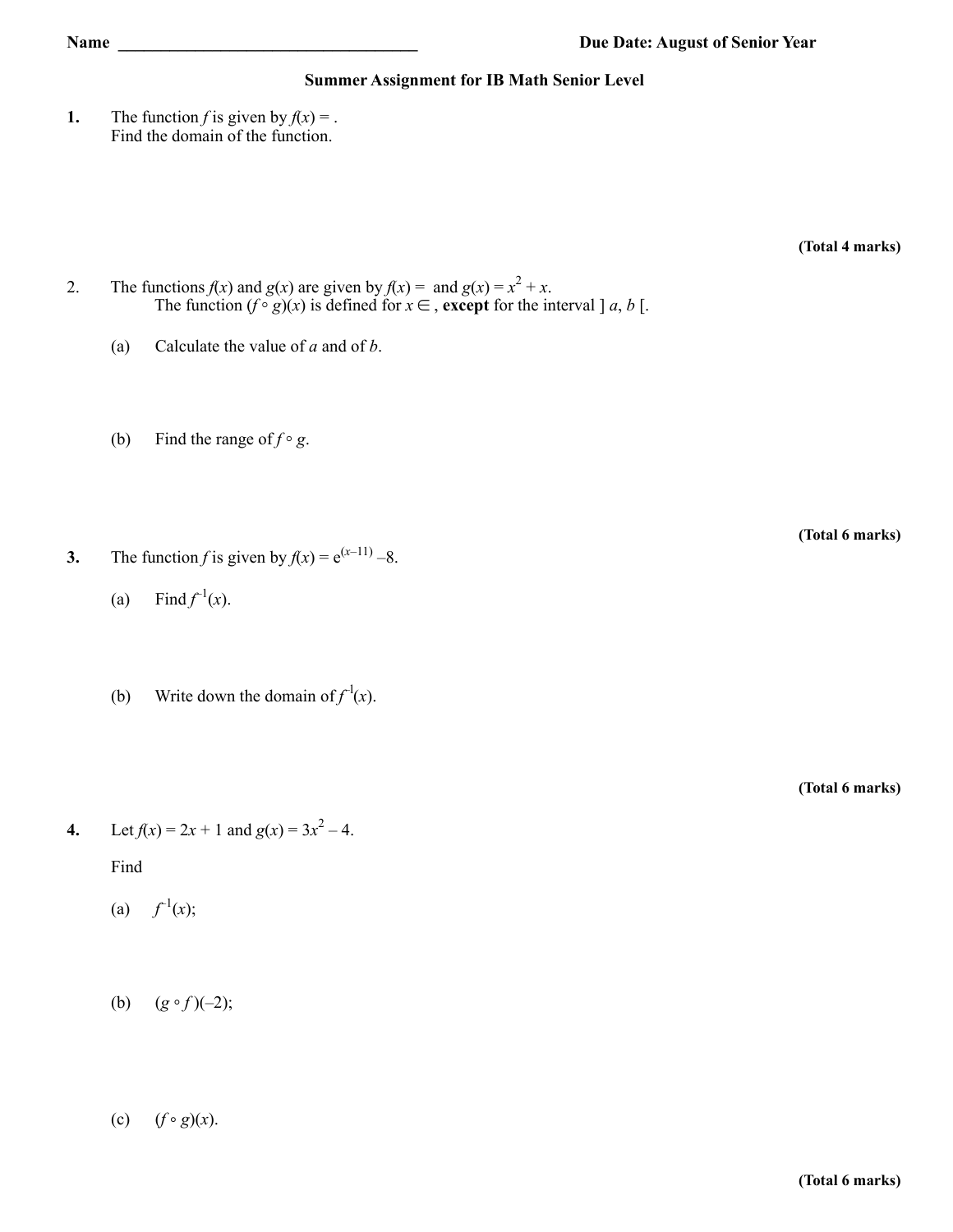**5.** (a) Factorise  $x^2 - 3x - 10$ .

(b) Solve the equation  $x^1 - 3x - 10 = 0$ .

**(Total 4 marks)**

**6.** The diagram shows the parabola  $y = (7 - x)(1 + x)$ . The points *A* and *C* are the *x*-intercepts and the point *B* is the maximum point.

Find the coordinates of *A*, *B* and *C*.

**(Total 4 marks)**

- **7.** (a) Express  $f(x) = x^2 6x + 14$  in the form  $f(x) = (x h)^2 + k$ , where *h* and *k* are to be determined.
	- (b) Hence, or otherwise, write down the coordinates of the vertex of the parabola with equation  $y - x^2 - 6x + 14$ .

**(Total 4 marks)**

- **8.** The function *f* is given by  $f(x) = x^2 6x + 13$ , for  $x \ge 3$ .
	- (a) Write  $f(x)$  in the form  $(x a)^2 + b$ .
	- (b) Find the inverse function  $f^{-1}$ .
	- (c) State the domain of  $f^{-1}$ .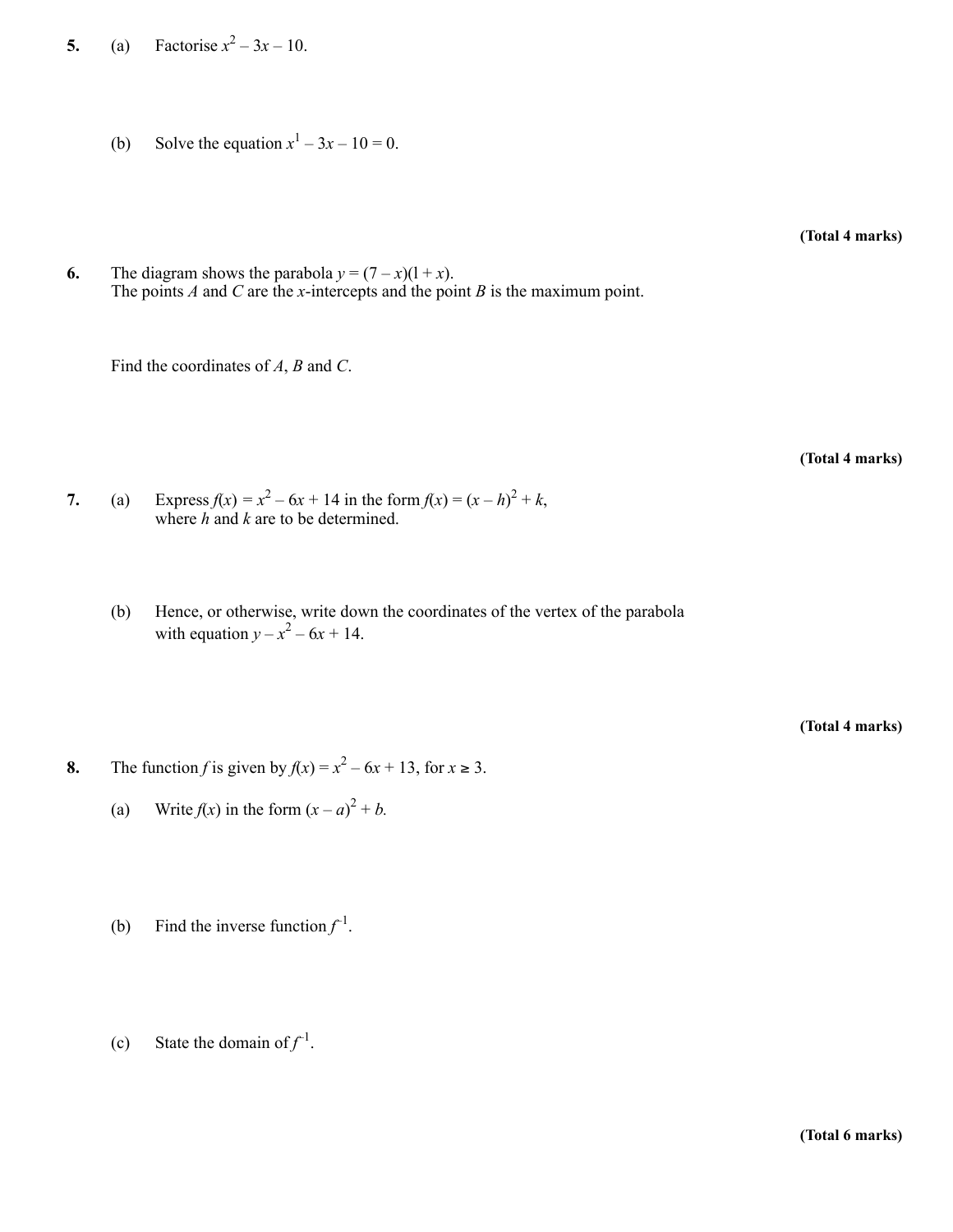- **9.** Consider the functions  $f: x \neq (x-1)$  and  $g: x$ .
	- (a) Find  $g^{-1}$ .
	- (b) Solve the equation  $(f \circ g^{-1})(x) = 4$ .

**(Total 6 marks)**

- **10.** Consider the function  $f(x) = 2x^2 8x + 5$ .
	- (a) Express  $f(x)$  in the form  $a(x-p)^2 + q$ , where  $a, p, q \in$ .
	- (b) Find the minimum value of  $f(x)$ .

**(Total 6 marks)**

**11.** Find the sum of the arithmetic series

$$
17 + 27 + 37 + \dots + 417
$$

**(Total 4 marks)**

**12.** The diagram represents the graph of the function

$$
f: x(x-p)(x-q).
$$

- (a) Write down the values of *p* and *q*.
- (b) The function has a minimum value at the point *C*. Find the *x*-coordinate of *C*.